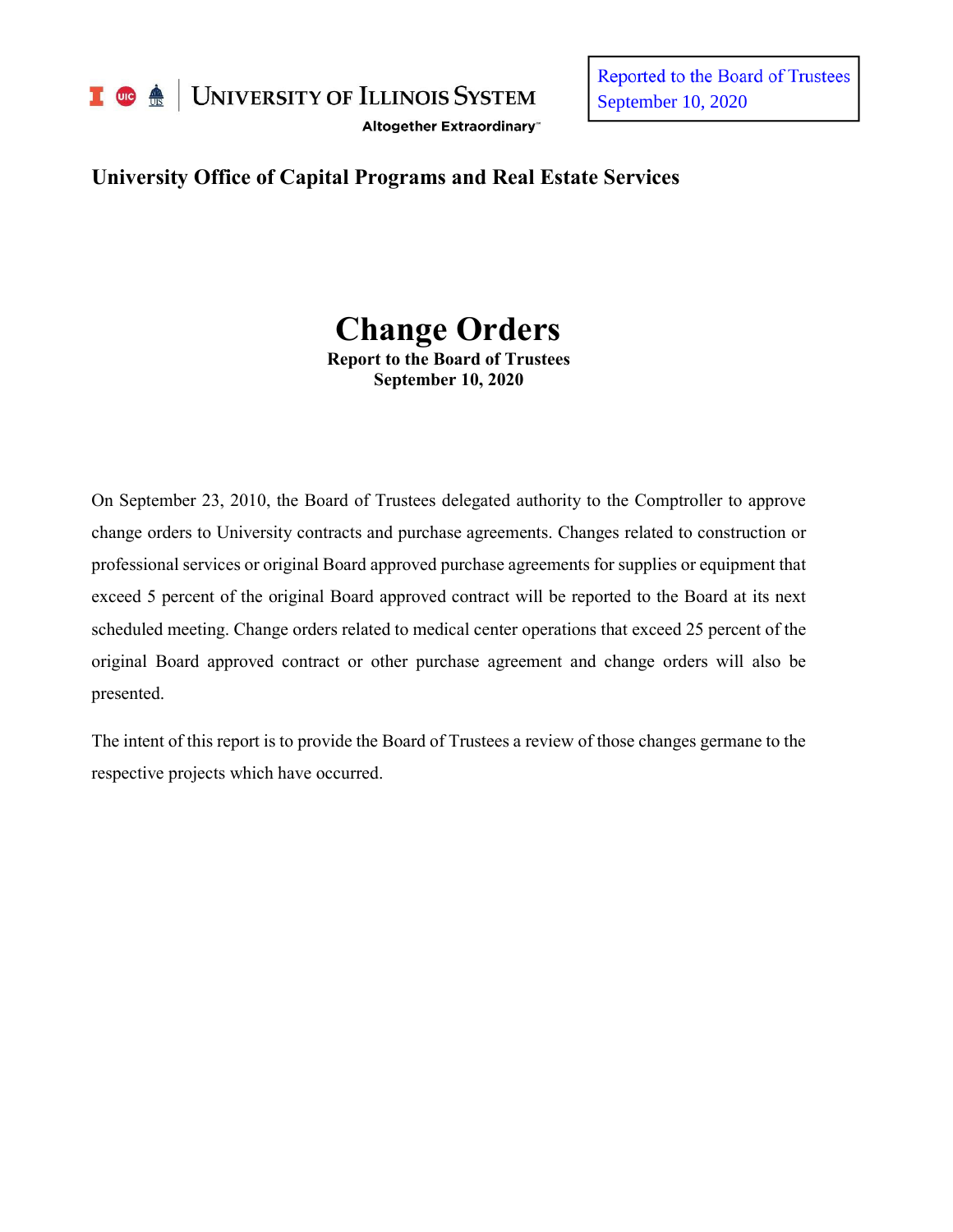#### **Date Prepared 7/23/2020**

# **Campus UIUC**

#### **CONSTRUCTION**

| Project<br><b>Number</b> | <b>Project Title</b>                                                              | <b>Award Date</b> | <b>Vendor Name</b>                                 | <b>Award</b><br><b>Original Amt</b> | <b>Previously</b><br><b>Approved</b><br><b>Change Order</b><br><b>Amount</b> | <b>Current</b><br><b>Approved</b><br><b>Change Order</b> | <b>Current Award</b><br>Amt | <b>Percent</b><br>Change |
|--------------------------|-----------------------------------------------------------------------------------|-------------------|----------------------------------------------------|-------------------------------------|------------------------------------------------------------------------------|----------------------------------------------------------|-----------------------------|--------------------------|
| U15043                   | FREER HALL - POOL INFILL<br><b>RENOVATION</b>                                     | 6/28/17           | Oberlander Electric Co                             | 2,020,675.00                        | 507,712.95                                                                   | 8.189.44                                                 | 2,536,577.39                | 25.53 %                  |
| U15043                   | FREER HALL - POOL INFILL<br><b>RENOVATION</b>                                     | 7/7/17            | Path Construction Company Inc                      | 10.153.500.00                       | 1.420.727.95                                                                 | 32.882.16                                                | 11.607.110.11               | 14.32 %                  |
| U12054                   | ILLINOIS STREET RESIDENCE DINING<br>FACILITY RENOVATION & ADDITION                | 6/11/18           | <b>JAMERSON &amp; BAUWENS</b><br><b>ELECTRICAL</b> | 5,078,146.00                        | 523,849.06                                                                   | 6,005.45                                                 | 5,608,000.51                | 10.43 %                  |
| U12054                   | ILLINOIS STREET RESIDENCE DINING<br>FACILITY RENOVATION & ADDITION                | 3/28/18           | A&R Services Incorporated                          | 3,050,000.00                        | 317,440.23                                                                   |                                                          | 3,367,440.23                | 10.41%                   |
| U12054                   | ILLINOIS STREET RESIDENCE DINING<br>FACILITY RENOVATION & ADDITION                | 6/13/18           | A & R MECHANICAL<br>CONTRACTORS I                  | 2,690,000.00                        | 241.416.63                                                                   |                                                          | 2.931.416.63                | 8.97%                    |
| U12262                   | MECHANICAL ENGINEERING BUILDING<br>RENOVATION AND ADDITION                        | 4/19/19           | Otto Baum Company<br>Incorporated                  | 2,495,225.00                        | 114,359.82                                                                   | 97,640.87                                                | 2,707,225.69                | 8.50%                    |
| U12054                   | ILLINOIS STREET RESIDENCE DINING<br><b>FACILITY RENOVATION &amp; ADDITION</b>     | 6/14/18           | Davis-Houk Mechanical Inc                          | 3,074,000.00                        | 242,655.24                                                                   |                                                          | 3,316,655.24                | 7.89%                    |
| U12054                   | ILLINOIS STREET RESIDENCE DINING<br>FACILITY RENOVATION & ADDITION                | 6/14/18           | Poettker Construction Company                      | 11,369,000.00                       | 747,375.11                                                                   |                                                          | 12,116,375.11               | 6.57%                    |
| U15037                   | TALBOT LABORATORY - EDUCATIONAL<br>LABORATORY UPGRADE & EXPANSION                 | 1/16/19           | <b>Grunloh Construction Inc</b>                    | 3,730,000.00                        | 204, 186.33                                                                  | 26,584.07                                                | 3,960,770.40                | 6.19%                    |
| U20016                   | <b>RESEARCH PARK RIPE GREENHOUSE</b>                                              | 11/7/19           | Fox Development Corporation                        | 4.216.064.08                        | 0.00                                                                         | 258.101.27                                               | 4,474,165.35                | 6.12%                    |
| U12054                   | ILLINOIS STREET RESIDENCE DINING<br>FACILITY RENOVATION & ADDITION                | 3/26/18           | <b>Grunloh Construction Inc.</b>                   | 5,809,000.00                        | 323,009.72                                                                   |                                                          | 6,132,009.72                | 5.56%                    |
| U15029                   | CIVIL ENGINEERING HYDROSYSTEMS<br>LABORATORY - RENOVATION AND<br><b>EXPANSION</b> | 9/20/18           | <b>RATHJE ENTERPRISES INC/</b><br><b>BODINE</b>    | 3,646,441.00                        | 165,918.96                                                                   | 27,244.28                                                | 3,839,604.24                | 5.30 %                   |
| U12054                   | ILLINOIS STREET RESIDENCE DINING<br><b>FACILITY RENOVATION &amp; ADDITION</b>     | 3/29/18           | Poettker Construction Company                      | 3.628.000.00                        | 183.108.31                                                                   |                                                          | 3.811.108.31                | 5.05%                    |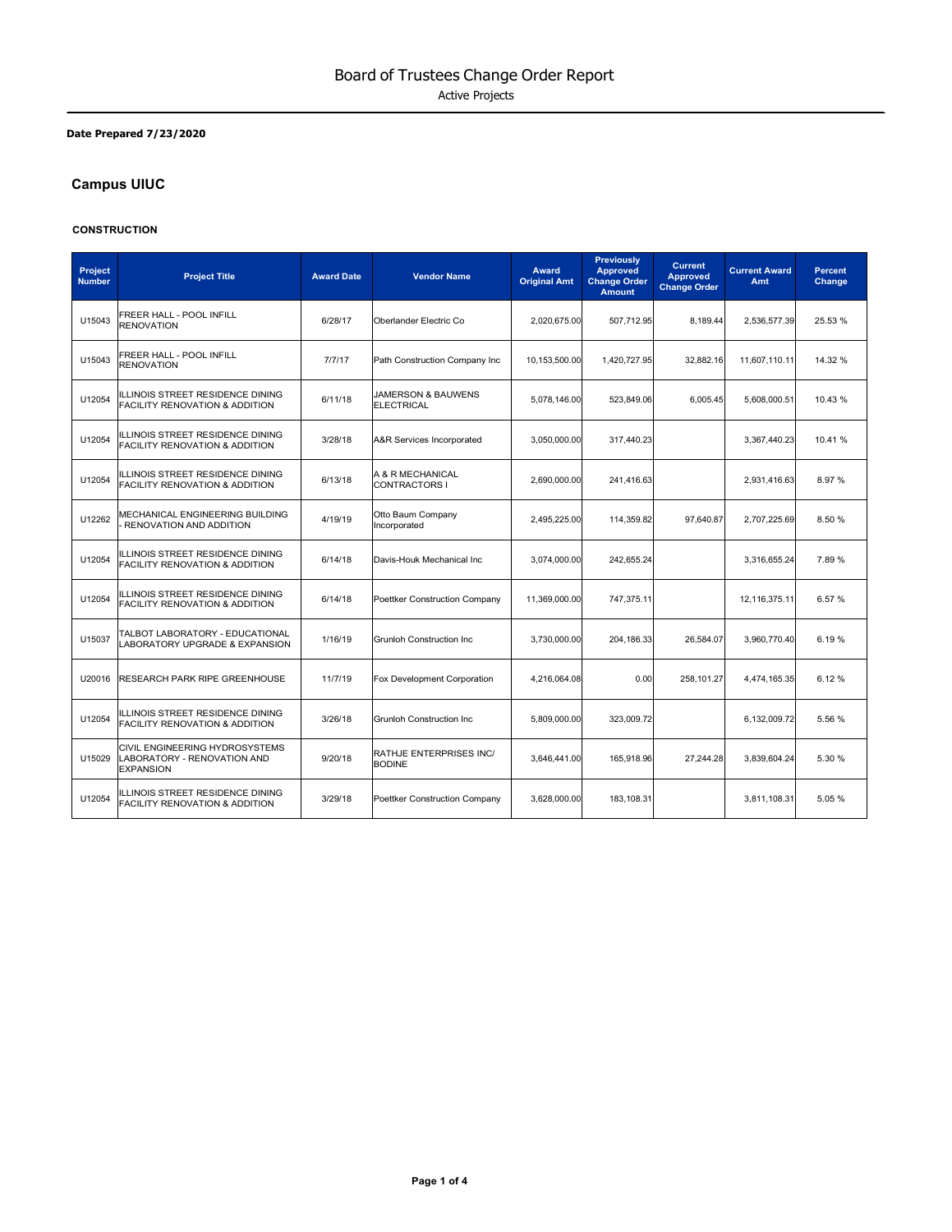# **Campus UIUC**

#### **PROFESSIONAL SERVICES**

| Project<br><b>Number</b> | <b>Project Title</b>                                                                                 | <b>Award Date</b> | <b>Vendor Name</b>                                  | Award<br><b>Original Amt</b> | <b>Previously</b><br><b>Approved</b><br><b>Change Order</b><br><b>Amount</b> | <b>Current</b><br><b>Approved</b><br><b>Change Order</b> | <b>Current Award</b><br>Amt | <b>Percent</b><br>Change |
|--------------------------|------------------------------------------------------------------------------------------------------|-------------------|-----------------------------------------------------|------------------------------|------------------------------------------------------------------------------|----------------------------------------------------------|-----------------------------|--------------------------|
| U12054                   | ILLINOIS STREET RESIDENCE DINING<br>FACILITY RENOVATION & ADDITION                                   | 8/22/12           | Booth Hansen, Ltd.                                  | 298,250.00                   | 4,611,467.48                                                                 |                                                          | 4,909,717.48                | 1546.18%                 |
| U12262                   | MECHANICAL ENGINEERING BUILDING<br>RENOVATION AND ADDITION                                           | 9/18/13           | HARLEY ELLIS DEVEREAUX<br><b>CORPORA</b>            | 353,540.00                   | 2,647,155.00                                                                 |                                                          | 3,000,695.00                | 748.76%                  |
| U16113                   | PARKING - CENTRAL CAMPUS<br>PARKING STRUCTURE(S)                                                     | 2/15/17           | <b>WALKER PARKING</b><br>CONSULTANTS/ENG            | 217,680.00                   | 71,420.00                                                                    | 1,165,600.00                                             | 1,454,700.00                | 568.27%                  |
| U16015                   | <b>DESIGN CENTER</b>                                                                                 | 9/23/15           | Bohlin Cywinski Jackson                             | 728,530.00                   | 4,119,771.70                                                                 |                                                          | 4,848,301.70                | 565.49%                  |
| U15029                   | CIVIL ENGINEERING HYDROSYSTEMS<br>LABORATORY - RENOVATION AND<br><b>EXPANSION</b>                    | 6/4/15            | <b>REIFSTECK REID &amp;</b><br><b>COMPANY ARCHI</b> | 1,320,892.00                 | 1,049,986.00                                                                 | 89,800.00                                                | 2,460,678.00                | 86.29 %                  |
| U19046                   | DIA - BASEBALL & SOFTBALL TRAINING<br><b>CENTERS</b>                                                 | 9/4/19            | <b>REIFSTECK REID &amp;</b><br><b>COMPANY ARCHI</b> | 718,405.00                   | 548,168.00                                                                   |                                                          | 1,266,573.00                | 76.30 %                  |
| U19101                   | ALTGELD HALL RENOVATION AND<br>ILLINI HALL REPLACEMENT -<br>PROFESSIONAL SERVICES - UIUC/F<br>UIUC/M | 4/26/19           | Cannon Design Incorporated                          | 1,724,017.00                 | 886,611.00                                                                   |                                                          | 2,610,628.00                | 51.43 %                  |
| U17041                   | VETERINARY TEACHING HOSPITAL -<br>SMALL ANIMAL SURGERY<br><b>RENOVATION &amp; EXPANSION</b>          | 10/11/17          | Tilton Kelly & Bell LLC                             | 886,302.00                   | 261,058.00                                                                   |                                                          | 1,147,360.00                | 29.45 %                  |
| U12054                   | ILLINOIS STREET RESIDENCE DINING<br><b>FACILITY RENOVATION &amp; ADDITION</b>                        | 3/9/17            | <b>Turner Construction Company</b>                  | 3,473,914.00                 | 999,847.00                                                                   |                                                          | 4,473,761.00                | 28.78%                   |
| U15043                   | FREER HALL - POOL INFILL<br><b>RENOVATION</b>                                                        | 5/18/15           | <b>LCM Architects LLC</b>                           | 1,331,055.00                 | 364,657.00                                                                   |                                                          | 1,695,712.00                | 27.40 %                  |
| U12262                   | MECHANICAL ENGINEERING BUILDING<br>RENOVATION AND ADDITION                                           | 2/14/17           | <b>GILBANE INC/GILBANE</b><br><b>BUILDING C</b>     | 2,038,852.00                 | 255,289.00                                                                   |                                                          | 2,294,141.00                | 12.52 %                  |
| U16015                   | <b>DESIGN CENTER</b>                                                                                 | 4/5/16            | Clayco Inc                                          | 2,730,583.00                 | 291,040.00                                                                   |                                                          | 3,021,623.00                | 10.66 %                  |
| U18038                   | DIA - SOCCER/TRACK COMPLEX                                                                           | 3/30/18           | Ratio Architects Inc                                | 993,557.00                   | 52,175.27                                                                    | 42,492.00                                                | 1,088,224.27                | 9.53%                    |
| U18041                   | ILLINOIS STREET RESIDENCE -<br>TOWNSEND AND WARDALL HALLS<br><b>RENOVATION</b>                       | 6/11/18           | Cannon Design Incorporated                          | 3,872,965.00                 | 266,734.00                                                                   |                                                          | 4,139,699.00                | 6.89%                    |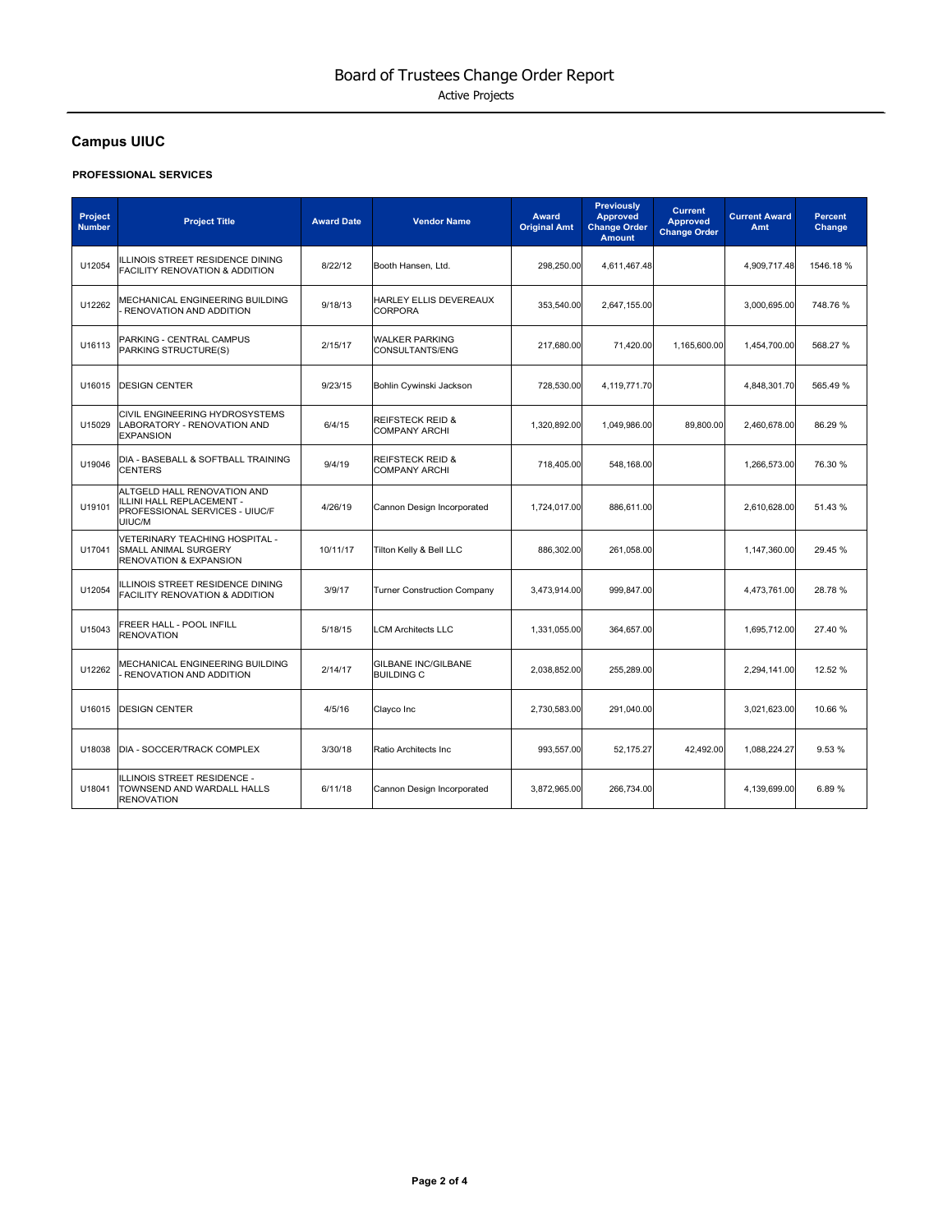Active Projects

# **Campus UIUC**

| <b>Award Number</b> | <b>Project Number Justification</b> |                       | <b>Amount</b> | Percentage |
|---------------------|-------------------------------------|-----------------------|---------------|------------|
| E0017601            | U15029                              | Unforseen Condit      | 89,800.00     | 100.00 %   |
| E0017601            |                                     | Sum:                  | 89,800        | 100.00%    |
|                     |                                     |                       |               |            |
| E0019546            | U16113                              | <b>Client Request</b> | 1,165,600.00  | 100.00%    |
| E0019546            |                                     | Sum:                  | 1,165,600     | 100.00%    |
| E0020034            | U15043                              | <b>Client Request</b> | 25,706.15     | 78.18%     |
|                     | U15043                              | Staff Changes/Sc      | 7.176.01      | 21.82%     |
| E0020034            |                                     | Sum:                  | 32,882.16     | 100.00%    |
|                     |                                     |                       |               |            |
| E0020039            | U15043                              | Staff Changes/Sc      | 8,189.44      | 100.00 %   |
| E0020039            |                                     | Sum:                  | 8,189.44      | 100.00%    |
| E0021244            | U15029                              | <b>Client Request</b> | 27,244.28     | 100.00 %   |
| E0021244            |                                     | Sum:                  | 27,244.28     | 100.00%    |
|                     |                                     |                       |               |            |
| E0021378            | U18038                              | <b>Client Request</b> | 42,492.00     | 100.00 %   |
| E0021378            |                                     | Sum:                  | 42,492        | 100.00%    |
| E0021406            | U12054                              | Code/Standards        | 930.58        | 15.50 %    |
|                     | U12054                              | PSC Error             | 1,529.12      | 25.46 %    |
|                     | U12054                              | PSC Omission          | 3,545.75      | 59.04 %    |
| E0021406            |                                     | Sum:                  | 6,005.45      | 100.00%    |
|                     |                                     |                       |               |            |
| E0021594            | U15037                              | <b>Client Request</b> | $-2,916.93$   | $-10.97%$  |
|                     | U15037                              | PSC Error             | 5.214.04      | 19.61 %    |
|                     | U15037                              | <b>PSC Omission</b>   | 24,286.96     | 91.36 %    |
| E0021594            |                                     | Sum:                  | 26,584.07     | 100.00%    |
| E0021774            | U12262                              | <b>Client Request</b> | 8,604.46      | 8.81%      |
|                     | U12262                              | Unforseen Condit      | 89.036.41     | 91.19%     |
| E0021774            |                                     | Sum:                  | 97.640.87     | 100.00%    |
|                     |                                     |                       |               |            |
| E0022389            | U20016                              | <b>Client Request</b> | 258,101.27    | 100.00 %   |
| E0022389            |                                     | Sum:                  | 258.101.27    | 100.00%    |